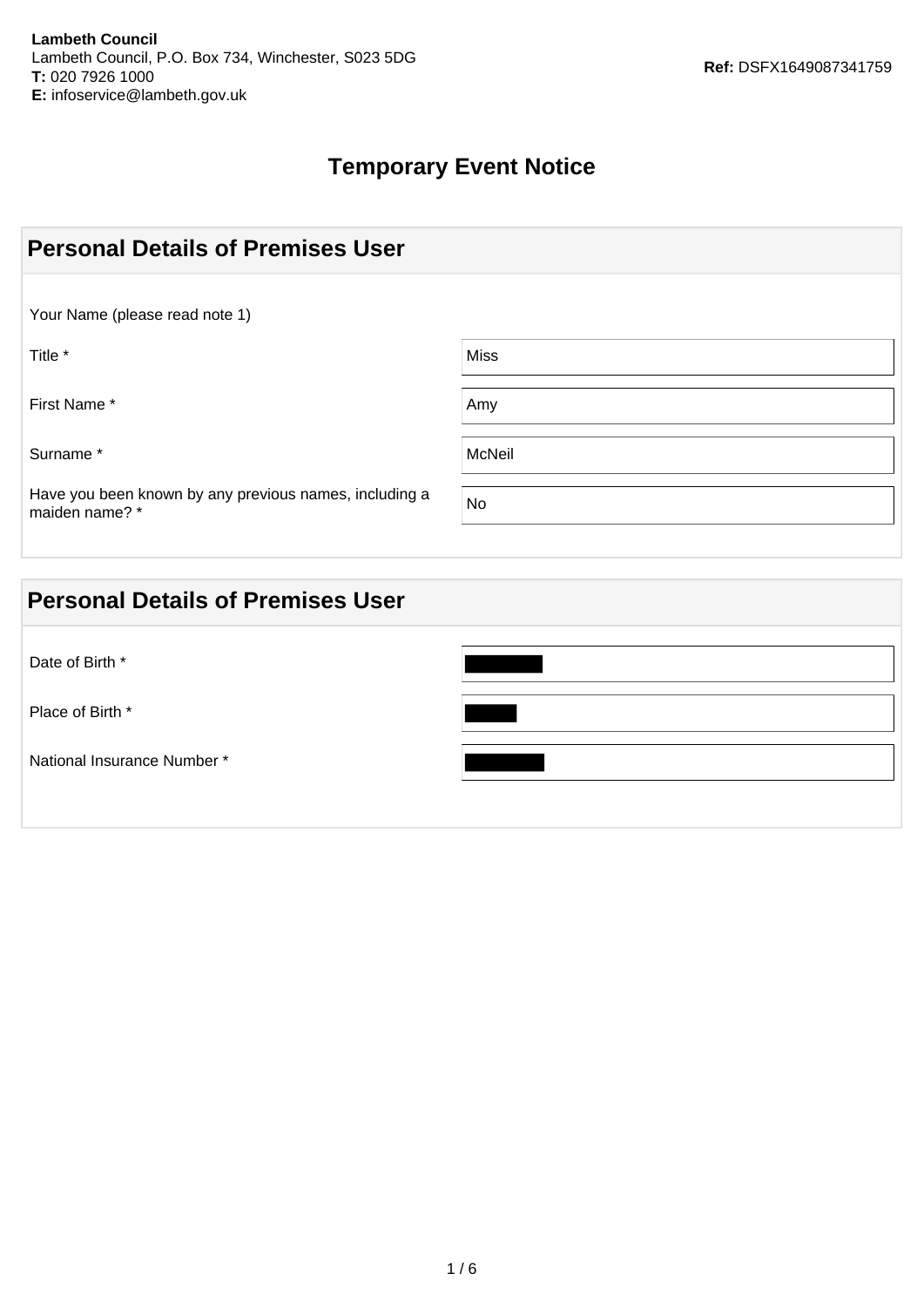#### **Current Address**

We will use this address and contact details to correspond with you unless you specify an alternative correspondence address.

| Street Address *                                                                 |    |
|----------------------------------------------------------------------------------|----|
| Address line 2                                                                   |    |
| Address line 3                                                                   |    |
| Town/City *                                                                      |    |
| Postcode*                                                                        |    |
| Daytime Telephone Number*                                                        |    |
| Evening Telephone Number                                                         |    |
| Mobile Telephone Number                                                          |    |
| Fax Number                                                                       |    |
| Email Address *                                                                  |    |
| Do you have an alternative correspondence address you<br>would like us to use? * | No |
|                                                                                  |    |

#### **The Premises**

Premises Address 65-67 CLAPHAM HIGH STREET LONDON LAMBETH SW4 7TG Does a premises licence or club premises certificate have effect in relation to the premises, or any part of the premises? If so, please select and enter the Premises Licence Number or Club Premises Certificate Number.\* No - Neither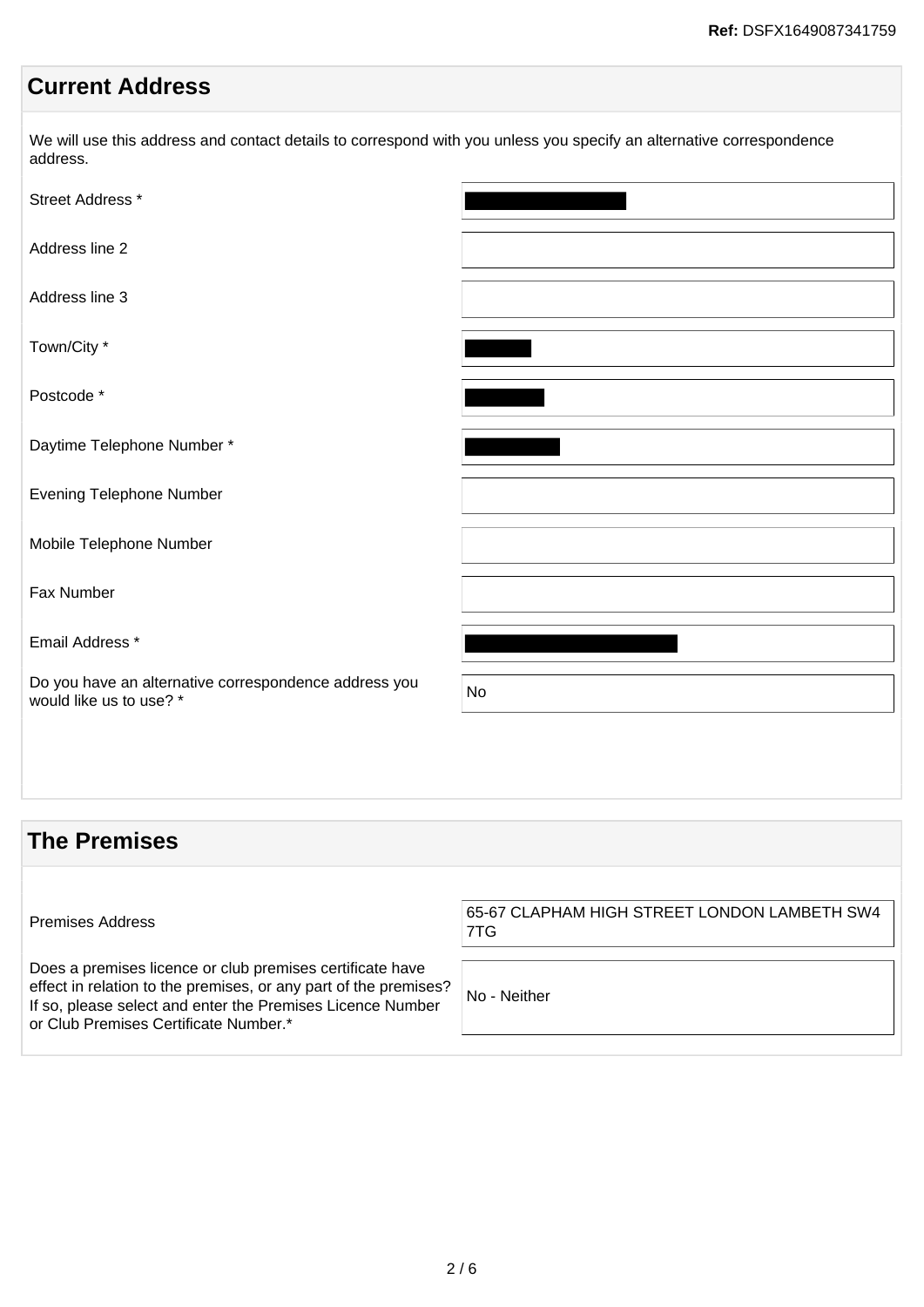## **Premises**

| If you intend to use only part of the premises at this address<br>or intend to restrict the area to which this notice applies,<br>please give a description and details. (Please read note 3) | We intend to use the inside of the Metro Bank store as a<br>banking hall, as it usually operates                                                                                                                                     |
|-----------------------------------------------------------------------------------------------------------------------------------------------------------------------------------------------|--------------------------------------------------------------------------------------------------------------------------------------------------------------------------------------------------------------------------------------|
| Please describe the nature of the premises. (Please read<br>note 4) $*$                                                                                                                       | The premise is a banking hall and will be used for this<br>purpose. We would also like to have some activities taking<br>place on the pavement outside the store on Sunday 15th May                                                  |
| Please describe the nature of the event. (Please read note 5)                                                                                                                                 | A promotional event to give out branded items e.g. pens,<br>bags and leaflets, have an artist performing relaxing, Sunday-<br>style music outside the store and a coffee cart outside the<br>store which will hand out free coffees. |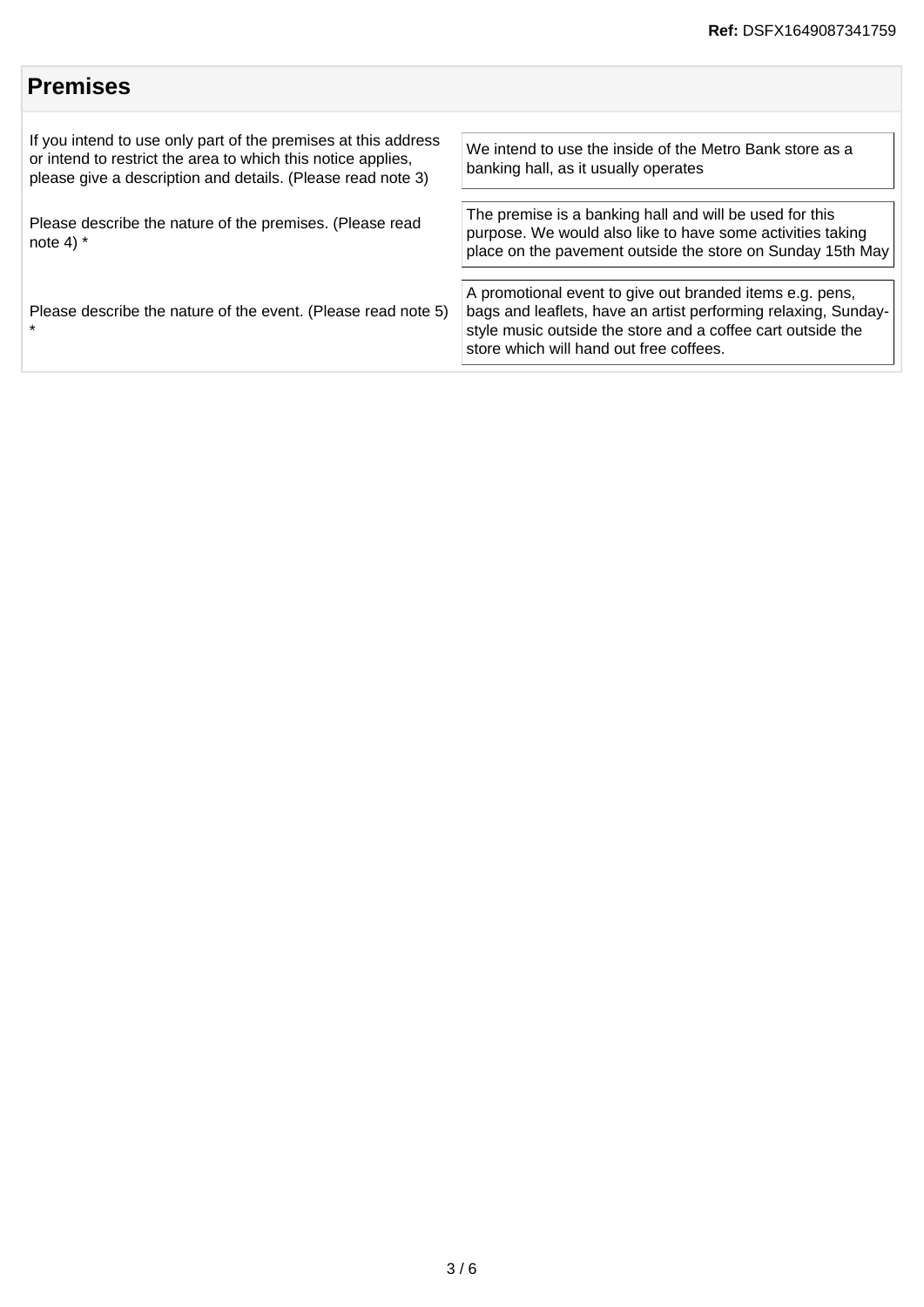| <b>Licensable Activites</b>                                                                                                                                                                                 |  |  |
|-------------------------------------------------------------------------------------------------------------------------------------------------------------------------------------------------------------|--|--|
| Please state the licensable activities that you intend to carry on at the premises (please tick all licensable activities you<br>intend to carry on). (Please read note 6) * More than one can be selected. |  |  |
| The sale by retail of alcohol                                                                                                                                                                               |  |  |
| The supply of alcohol by or on behalf of a club to, or to the order of, a member of the club                                                                                                                |  |  |
| The provision of regulated entertainment (Please read note 7)                                                                                                                                               |  |  |
| The provision of late night refreshment                                                                                                                                                                     |  |  |
| No                                                                                                                                                                                                          |  |  |
| 15/05/2022                                                                                                                                                                                                  |  |  |
| 15/05/2022                                                                                                                                                                                                  |  |  |
| 11:00-17:00                                                                                                                                                                                                 |  |  |
| 499                                                                                                                                                                                                         |  |  |
| No alcohol supplied                                                                                                                                                                                         |  |  |
| Yes, we would like to have a solo artist performing relaxing,<br>Sunday-style music outside the store during the day. Along<br>with some relaxing recorded music in between set times.                      |  |  |
|                                                                                                                                                                                                             |  |  |

# **Personal Licence Holder**

| Do you currently hold a valid personal licence? (please read | $\overline{\phantom{a}}$ No |
|--------------------------------------------------------------|-----------------------------|
| note $14$ <sup>*</sup>                                       |                             |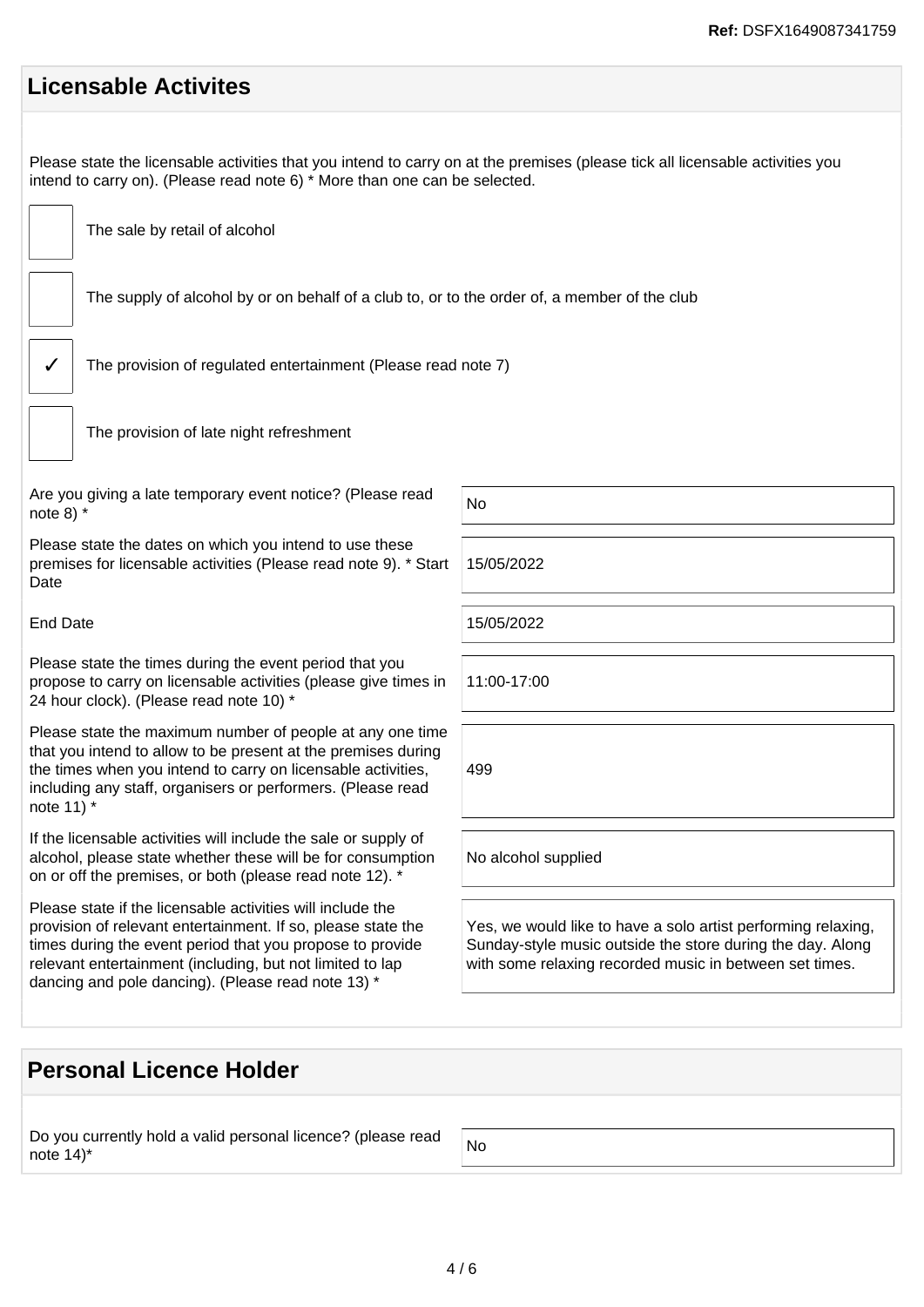## **Previous Temporary Event Notices**

Have you previously given a temporary event notice in respect of any premises, for events falling in the same calendar year as the event for which you are now giving this temporary event notice? (please read note 15) \*

**Previous Temporary Event Notices**

Have you already given a temporary event notice for the same premises in which the event period either; ends 24 hours or less before begins 24 hours or less after the event period proposed in this notice? \*

#### **Associates and Business Colleagues**

Has any associate of yours given a temporary event notice for an event in the same calendar year as the event for which you are now giving a temporary event notice? (please read note 16) \*

#### **Associates and Business Colleagues**

Has any associate of yours already given a temporary event notice for the same premises in which the event period; a) ends 24 hours or less before; or b) begins 24 hours or less after the event period proposed in this notice? \*

Has any person with whom you are in business carrying on licensable activities given a temporary event notice for an event in the same calendar year as the event for which you are now giving a temporary event notice? \*

#### **Associates and Business Colleagues**

Has any person with whom you are in business carrying on licensable activities already given a temporary event notice for the same premises in which the event period: a) ends 24 hours or less before; or b) begins 24 hours or less after the event period proposed in this notice? \*

5 / 6

No No

No

No

No

No